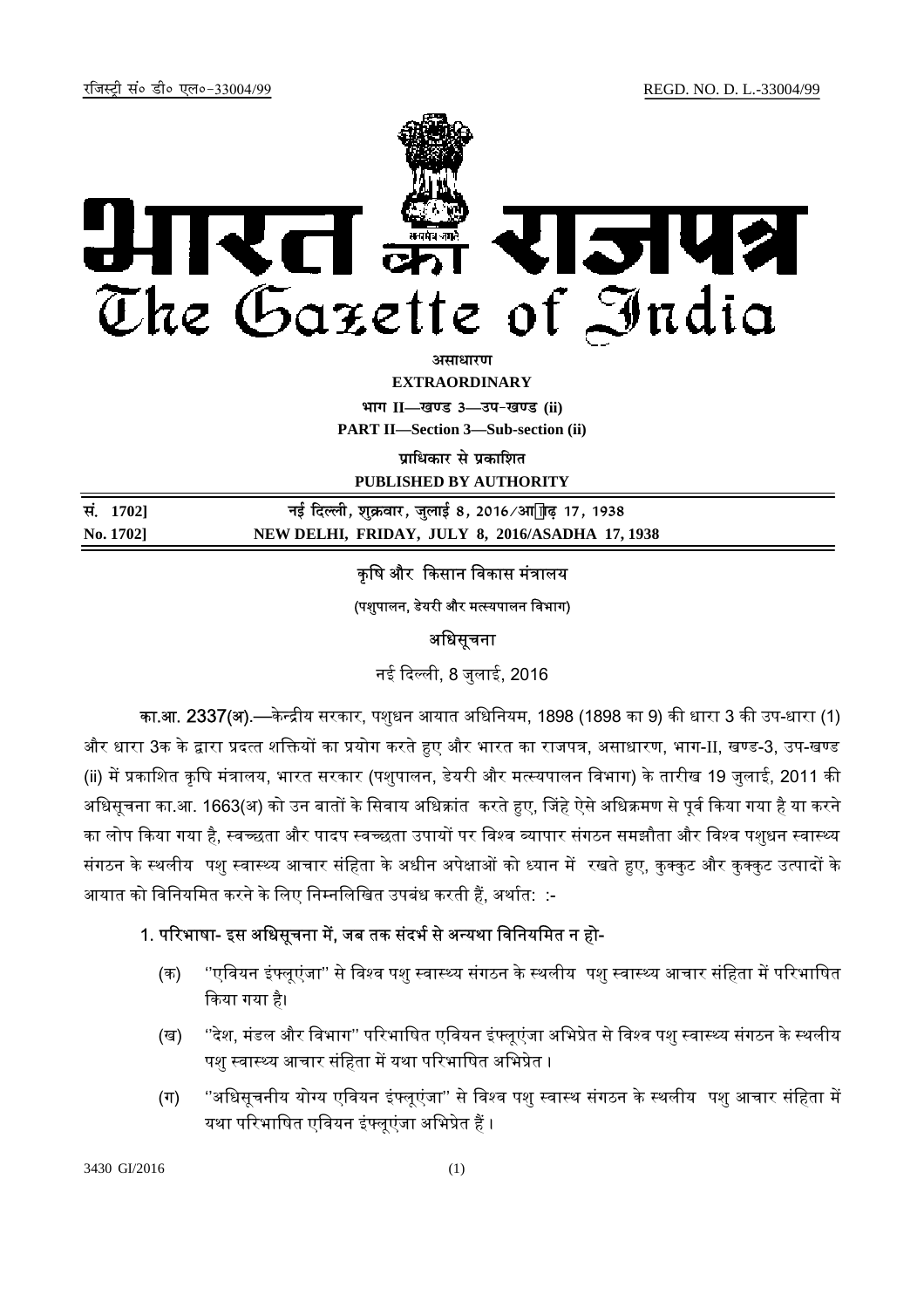- (घ) ''नाशकजीव या रोग मुक्त क्षेत्रों और निम्न नाशकजीव के क्षेत्रों या रोग व्याप्ति '' से विश्व व्यापार संगठन समझौता के स्वच्छता और फाइटो स्वच्छता उपाय समझौता में यथा परिभाषित नाशकजीव या रोग मक्त. क्षेत्र अभिप्रेत है।
- (ड.) ''कुक्कुट'' से सभी घरेलू पक्षी, जिसके अंतर्गत घरेलू कुक्कुट जो, मांस उत्पादन के लिए या उपयोग के लिए अण्डे, अन्य वाणिज्यिक उत्पादों के उत्पादन के लिए, शिकार पक्षी की आपर्ति के लिए या इन श्रेणियों के पक्षियों के प्रजनन के लिए, के साथ किसी भी उद्देश्य के उपयोग के लिए लड़ने वाले मुर्गे अभिप्रेत हैं ।
- (च) "कुक्कुट उत्पादों" से खंड (ड) में परिभाषित कुक्कुट की उपज है और जिसके अंतर्गत अंडे सेना, मानव उपभोग के लिये अंडे, अंडे उत्पादों, कुक्कुट वीर्य, मांस और कुक्कुट का मांस और मांस उत्पादों, कुक्कुट का पंख और गिरे हुये पंख शामिल है, सिवाय पशु स्वास्थ्य के लिए विश्व संगठन की स्थलीय पशु स्वास्थ्य संहिता के अनुसार संसाधित कुक्कुट और कुक्कुट उत्पादों से अभिप्रेत हें।

# 2. एवियन इंफ्लूएंजा होने पर कुक्कुट और कुक्कुट उत्पादों का आयात-

(1) भारत में कुक्कुट और कुक्कुट उत्पादों ,का आयात को एवियन इंफ्लूएंजा मुक्त देश, मंडल या विभाग से विश्व पशु स्वास्थ्य संगठन के स्थलीय पशु स्वास्थ्य आचार संहिता के अनुसार और इस अधिसूचना के पैराग्राफ 3 की अपेक्षाओं को पूरा करने के अधीन आयात करने की अनुमति होगी।

(2) ऐसे देश, मंडल या विभाग की एवियन इंफ्लूएंजा प्रस्थिति निम्नलिखित शर्तों पर अवधारित होगी, अर्थात: :-

- (क) एवियन इंफ्लूएंजा संपूर्ण देश में अधिसूचनीय योग्य है, एक एवियन इंफ्लूएंजा जागरूकता कार्यक्रम जारी है; और एवियन इंफ्लूएंजा की सभी अधिसूचित संदेहात्मक उपस्थिति फील्ड और जहां लागू हो, प्रयोगशाला परीक्षण की अधीन है;
- (ख) कुक्कुट में चिकित्सीय लक्षणों और कुक्कुट के अलावा पक्षियों द्वारा प्रदर्शित जोखिम की अनुपस्थिति में संक्रमण की उपस्थिति के प्रदर्शन के स्थान पर उपयुक्त निगरानी, जिसका विश्व पशु स्वास्थ्य संगठन के स्थलीय पशु स्वास्थ्य आचार संहिता के अनुसार रख रखाव के एवियन इंफ्लूएंजा निगरानी कार्यक्रम के जरिये प्राप्त किया जा सकेगा; और
- (ग) एवियन इंफ्लूएंजा की सभी महामारी विज्ञान के कारकों की उपस्थिति और उनकी ऐतिहासिक परिप्रेक्ष्य पर विचार करना।
- (घ) निर्यातक देश / मंडल / विभाग की हाल की विश्व पशु स्वास्थ्य संगठन की रिपोर्ट की गई प्रस्थिति।

(3) विश्व पशु स्वास्थ्य संगठन के स्थलीय पशु स्वास्थ्य आचार संहिता के अनुसार निगरानी के आधार पर किसी देश, मंडल या विभाग के एवियन इंफ्लूएंजा से मुक्त तभी विचार किया जायेगा जब यह दिखाई देगा कि कुक्कुट में एवियन इंफ्लूएंजा का संक्रमण पिछले 12 महीनों में देश, मंडल या विभाग में मौजूद नहीं है।

(4) यदि पूर्व में मुक्त देश, मंडल या विभाग में कुक्कुट में संक्रमण हुआ हे, तो एवियन इंफ्लूएंजा मुक्त प्रस्थिति पुन: प्राप्त हो सकती है.-

- (क) एवियन इंफ्लूएंजा विषाणुओं के उच्च रोगजनक संक्रमण के मामले में, तीन माह पश्चात् स्टैम्पिंग-आउट नीति जिसके अंतर्गत (सभी प्रभावित स्थापनाओं के विसंक्रमण है) लागू होगी, परंतु विश्व पशु स्वास्थ्य संगठन की स्थलीय आचार संहिता के उपबंधो उन तीन महीनों की अवधि के दौरान निगरानी की गई हो।
- (ख) एवियन इंफ्लूएंजा विषाणुओं के निम्न रोगजनक संक्रमण के मामले में, कुक्कुट विश्व पशु स्वास्थ्य संगठन के स्थलीय आचार संहिता में विनिर्दिष्ट शर्तों के अधीन मानव उपभोग के लिए वध के लिए रक्षित होगी या किसी एक मामले में स्टैम्पिंग-आउट नीति लागू होगी, और किसी भी स्थिति में सभी प्रभावित स्थापनाओं के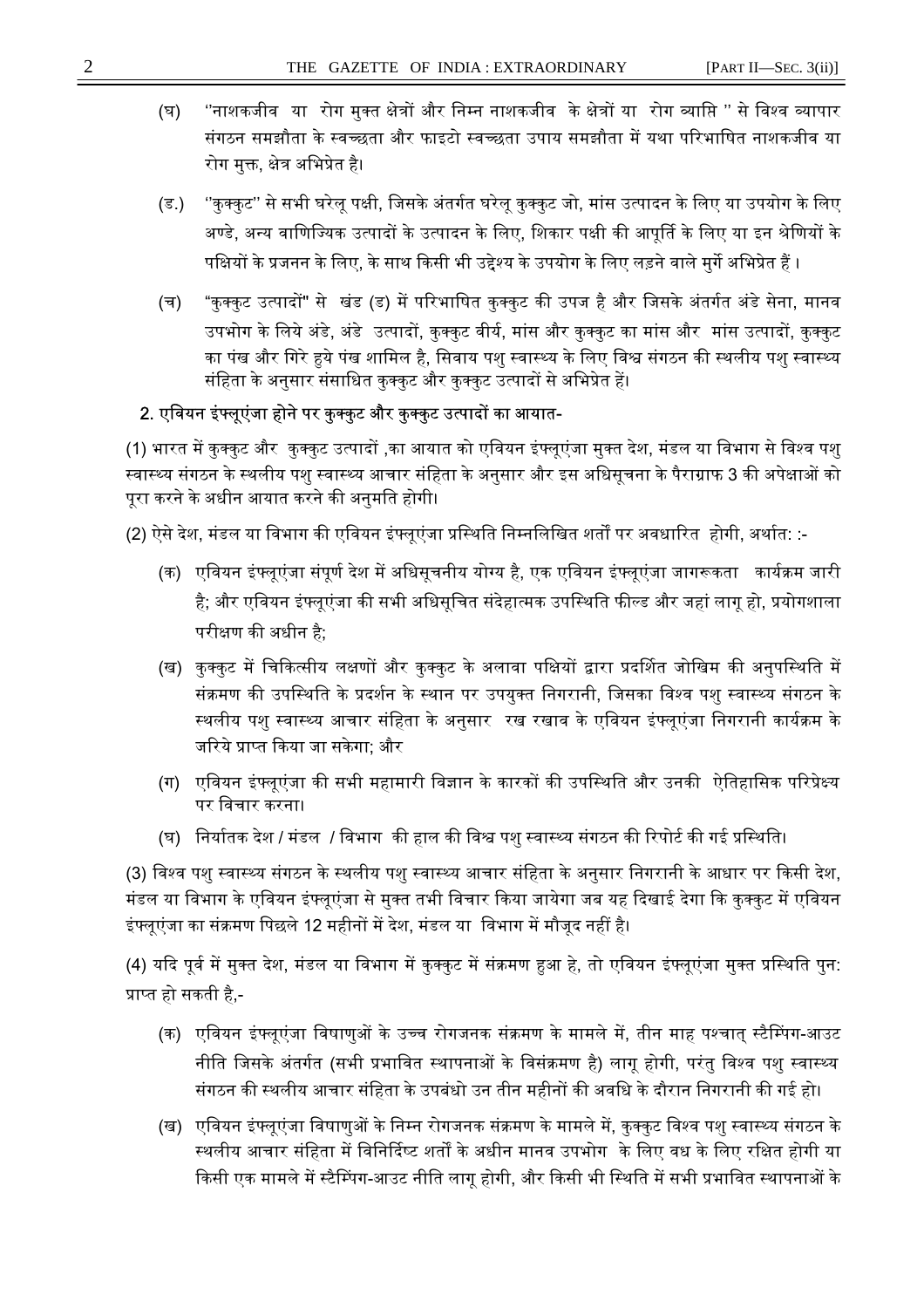विसंक्रमण के तीन महीने के पश्चात्, परंतु विश्व पशु स्वास्थ्य संगठन की स्थलीय आचार संहिता के उपबंधो के अनुसार उन तीन महीनों के अवधि के दौरान निगरानी की गई हो।

# 3. जीवनाशक या रोगमुक्त क्षेत्रों और निम्न हानिकारक जीवनाशक क्षेत्रों या रोग व्याप्ति की मान्यता-

- (i) निर्यातक देश के क्षेत्र के स्वच्छता और पादप स्वच्छता गुणों का अनुकूलन और जीवनाशक या रोग मुक्त क्षेत्रों और निम्न जीवनाशक क्षेत्रों या रोग व्याप्ति का निर्धारण स्वच्छता और पादप स्वच्छता उपायों पर विश्व व्यापार संगठन की अपेक्षाओं और केन्द्र सरकार द्वारा जारी दिशानिर्देशों के अनुसार किया जायेगा।
- (ii) जीवनाशक या रोग मुक्त क्षेत्रों और निम्न जीवनाशक या रोग व्याप्ति की मान्यता के लिए, निर्यातक देश का सक्षम प्राधिकरण पशुपालन, डेयरी और मत्स्यपालन विभाग, कृषि और किसान कल्याण मंत्रालय, भारत सरकार में आवश्यक सबत के साथ लिखित अनुरोध करेगा।
- 4. यह अधिसूचना सरकारी राजपत्र में इसके प्रकाशन की तारीख को प्रव्रत होगी।

[फा. सं. 109-33/2009-व्यापार]

डॉ. ए. जे. वी. प्रसाद, संयुक्त सचिव

## **MINISTRY OF AGRICULTURE AND FARMERS WELFARE**

### **(Department of Animal Husbandry, Dairying and Fisheries)**

## **NOTIFICATION**

New Delhi, the 8th July, 2016

**S.O. 2337(E).—**In exercise of the power conferred by sub-section (1) of section 3 and Section 3A of the Livestock Importation Act, 1898 (9 of 1898) and in supersession of the notification of the Government of India in the Ministry of Agriculture (Department of Animal Husbandry, Dairying and Fisheries) published in the Gazette of India, Extraordinary, Part II, Section 3, Sub-section (ii), vide number S.O. 1663(E), dated the  $19<sup>th</sup>$  July, 2011, except of respect things done or omitted to be done before such supersession, the Central Government taking into consideration the requirements under the World Trade Organization Agreement on Sanitary and Phytosanitary Measures and the Terrestrial Animal Health Code of World Organization for Animal Health, hereby makes the following provisions to regulate the import of poultry and poultry products ; namely,-

#### **1. Definitions- In this notification, unless the context otherwise regulates-**

- (a) "avian influenza" means avian influenza as defined in the Terrestrial Animal Health Code of World Organization for Animal Health.
- (b) "country, zones and compartment" means the country, zones and compartments as defined in the Terrestrial Animal Health Code of World Organization for Animal Health.
- (c) 'notifiable avian influenza' means avian influenza as defined in the Terrestrial Animal Health Code of World Organization for Animal Health.
- (d) "pest- or disease-free areas and areas of low pest or disease prevalence" means the pest or disease free areas as defined in the World Trade Organization Agreement on Agreement on Sanitary and Phytosanitary Measures;
- (e) "poultry" means all domesticated birds, including backyard poultry, used for the production of meat or eggs for consumption, for the production of other commercial products, for restocking supplies of game, or for breeding these categories of birds, as well as fighting cocks used for any purposes.
- (f) "poultry products" means the produce of the poultry as defined in clause (e) and includes hatching eggs, eggs for human consumption, egg products, poultry semen, meat and meat products of poultry, feathers and down of poultry, except processed poultry and poultry products in accordance with the Terrestrial Animal Health Code of World Organization for Animal Health.